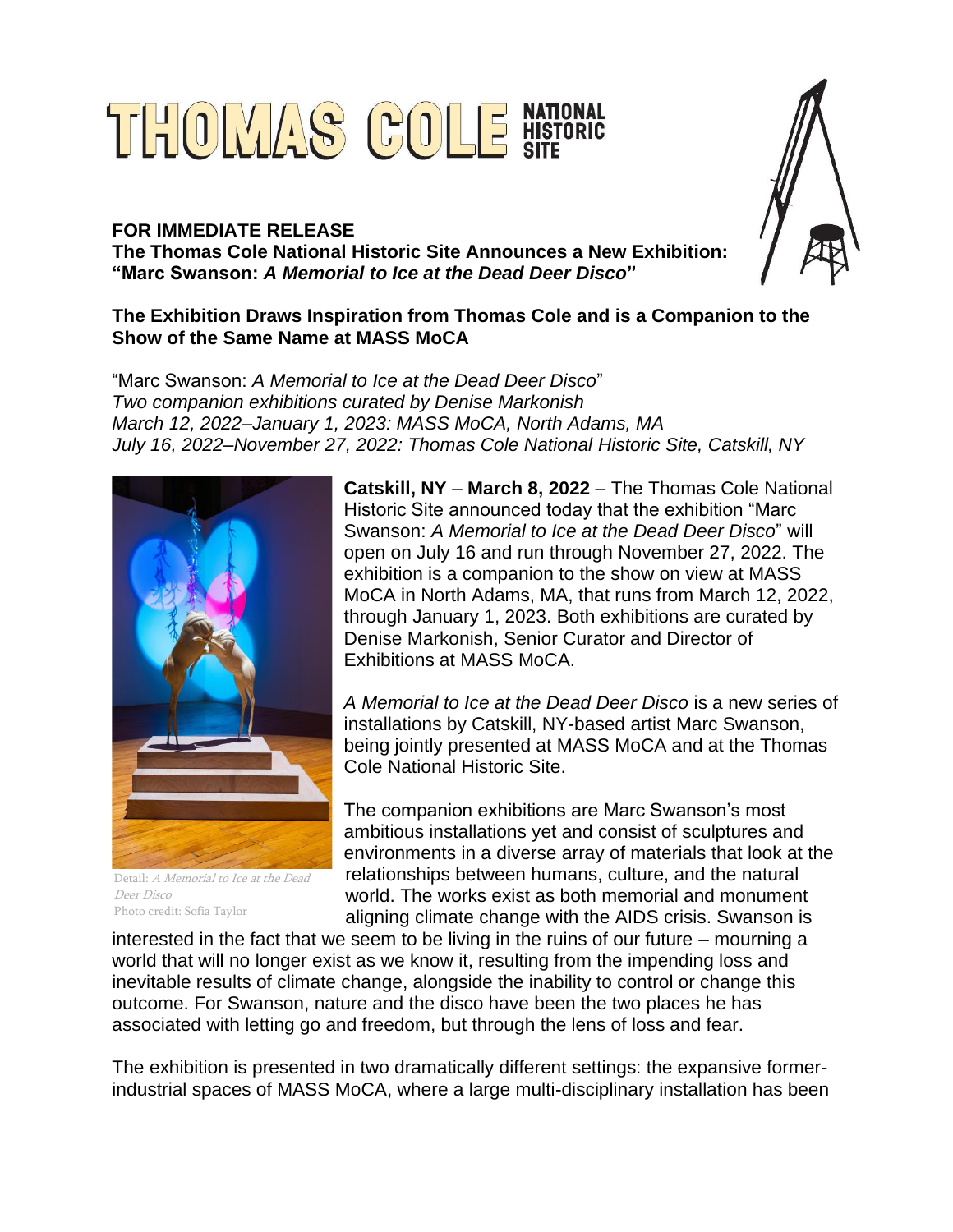designed, and the intimate setting at the Thomas Cole National Historic Site, the home and studios of the 19<sup>th</sup>-century artist and early environmentalist Thomas Cole (1801-1848), whose work and writings inspired the exhibition. At the Thomas Cole Site, Swanson's new work will be specifically sited within the historic interiors, and in conversation with Thomas Cole's own work.

Thomas Cole, the artist best-known today as the founder of the first major art movement of the United States, now known as the Hudson River School, created art and wrote extensively about the negative effects of development along Catskill Creek and in the Catskill Mountains in New York. Shortly after moving to the area, Swanson realized that his property along Catskill Creek in Catskill, NY, was a favorite painting spot for Cole. Cole was a proto-environmentalist who advocated for balance between the built and natural worlds. He used his paintbrush and pen to speak out against escalating development and deforestation that was clearing the way for railroads and expanding industries, such as the tanneries, iron foundries, and mills that were proliferating throughout the Catskill Mountains in the 1830s.

For both exhibitions, Swanson is creating a series of sculptures based loosely on dioramas and nature displays, as well as old Hollywood glamor, gravestones, and memorial monuments. At the Cole Site he was particularly inspired by Cole's use of pastiche and creative compositions, in which Cole inserted or removed people and buildings to support an overall conceptual framework of spirituality and environmentalism; Swanson sees this methodology as a very postmodern tactic. Taking these series of inspirations, Swanson turns nature into memorial, covering taxidermy mounts and tree branches with draped white plaster, as well as creating an icy world from plaster bandages. The result will be a memorialized landscape frozen in time, where the ice will never melt. Swanson connects these ideas to his own relationship with the Catskill landscape, creating an entwined narrative between Cole and Swanson; past and present; conservation and memorial.

"It's amazing to consider and experience the connection between Marc Swanson's work today and Thomas Cole's art and writings of almost 200 years ago," said Kate Menconeri, Chief Curator and Director of Curatorial Affairs, Contemporary Art, and Fellowship at the Thomas Cole National Historic Site. "Both artists share a deep connection to this place and wrestle with poignant and urgent issues around history, loss, and the natural world. Their works resonate with a moving unison, sharing the same space in the historic artist's home at the Thomas Cole Site."

"Through his intermingling of culture and landscape, Swanson reminds us that the rituals humans perform in the face of loss aren't much different when enacted in the disco, the woods, or the cemetery," says curator Denise Markonish. "All of these spaces exist as sites of memorial and celebration where loss is just as palpable as survivors' guilt."

Marc Swanson's work is included in many public collections, including those of the Smithsonian American Art Museum, Washington, DC; the Whitney Museum of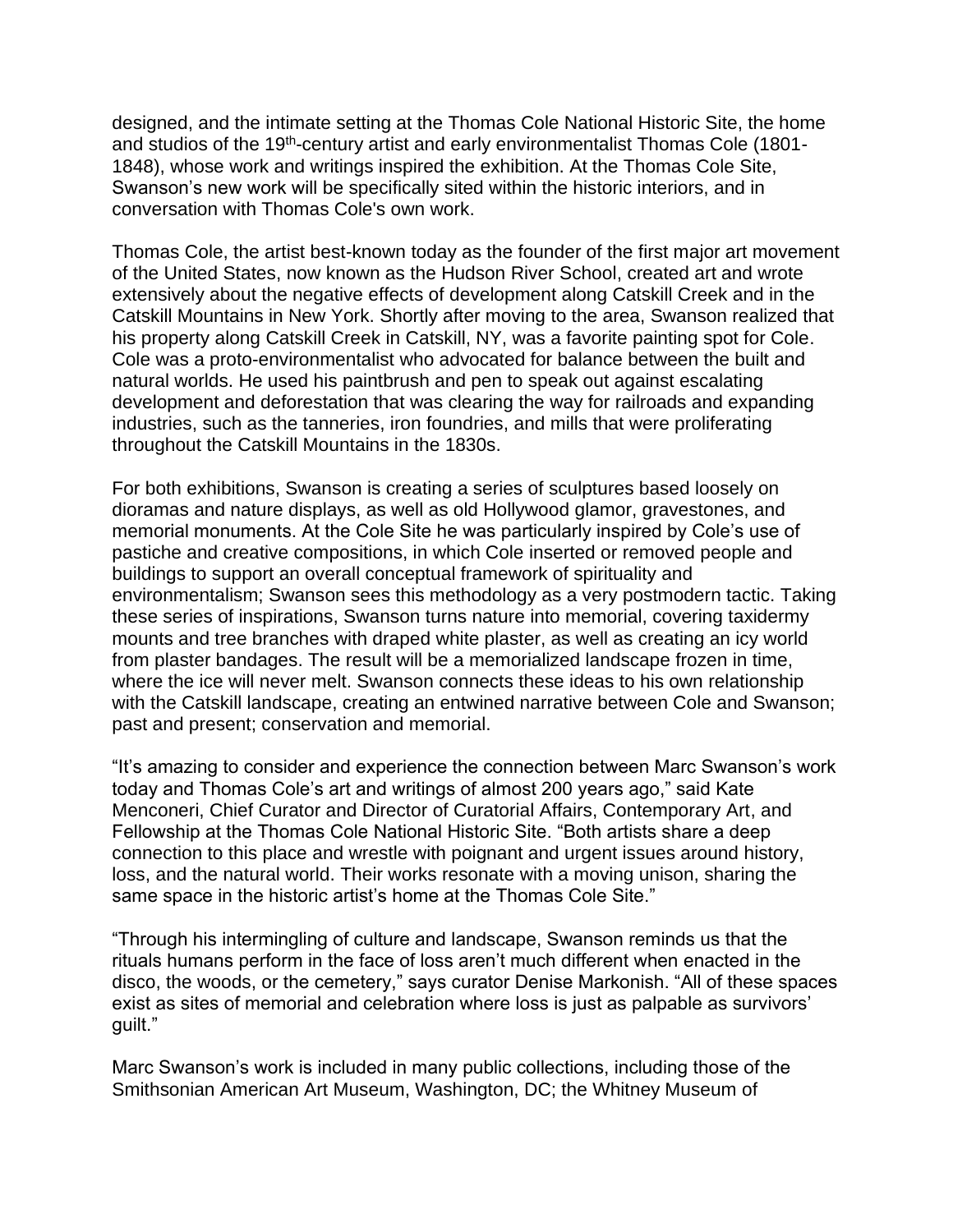American Art, New York, NY; and the National Museum of Australia, Canberra, Australia. His work has been the focus of solo exhibitions at, among other venues, the Inman Gallery, Houston, TX (2017 and 2011); Basilica Hudson Back Gallery, Hudson, NY (2016); American Dance Institute, Rockville, MD (2015); and the Contemporary Arts Museum, Houston, TX (2011). His work has been exhibited internationally in Sweden and Mexico and was included in the second *Greater New York* exhibition at PS1 in 2005. He has worked collaboratively with choreographer/dancer Jack Ferver to create sets for *Chambre* (2014/15). Born in 1969 in Connecticut, Marc Swanson earned an MFA from the Milton Avery Graduate School of the Arts, Bard College, NY in 2004. He currently lives and works in Catskill, NY.

Marc Swanson's presentation at the Thomas Cole Site is part of the ongoing series, **OPEN HOUSE: CONTEMPORARY ART IN CONVERSATION WITH COLE,** an annual series of curated contemporary artist installations sited within and in response to the historic home and studios of artist and early environmentalist Thomas Cole. Operating from the concept that all art is contemporary, the program activates conversations between artists across centuries and is collaborative by nature. Projects may take the shape of a site-wide exhibition, performance, or other format reflecting the artist's practice and ideas. Installations and artworks have ranged from those that literally reference Cole's iconic works to those that expand on the same issues and themes that Cole addressed in his art and writing, including landscape, history, and balancing the built and natural worlds. Drawn from newly created or newly sited pre-existing works, OPEN HOUSE projects shed light on the connections between 19<sup>th</sup>-century American art and our contemporary moment.

The Thomas Cole National Historic Site and MASS MoCA are partnering to publish a fully illustrated catalogue on the occasion of the joint exhibition. It will include an essay by curator Denise Markonish, installation views from both museums, an interview between Marc Swanson and Kate Menconeri, and new writing by Ed Morris and Susannah Sayler, founders of EcoToolshed, and performer Jack Ferver.

The exhibition at the Thomas Cole National Historic Site is supported in part by the National Endowment for the Arts, a Humanities New York SHARP Grant with support from the National Endowment for the Humanities and the federal American Rescue Plan, New York State Council on the Arts with the support of the Office of the Governor and the New York State Legislature, and the Kindred Spirits Society of the Thomas Cole National Historic Site.

*Programming at MASS MoCA is made possible in part by the Barr Foundation, Horace W. Goldsmith Foundation, Mass Cultural Council, and the Joe Thompson "Yes" Fund. Support for A Memorial to Ice at the Dead Deer Disco is provided by the Artist's Resource Trust (A.R.T.) Fund, a fund of the Berkshire Taconic Community Foundation. The artist would also like to thank Bridge Street Theatre, the Catskill Center, and Foreland Catskill.*